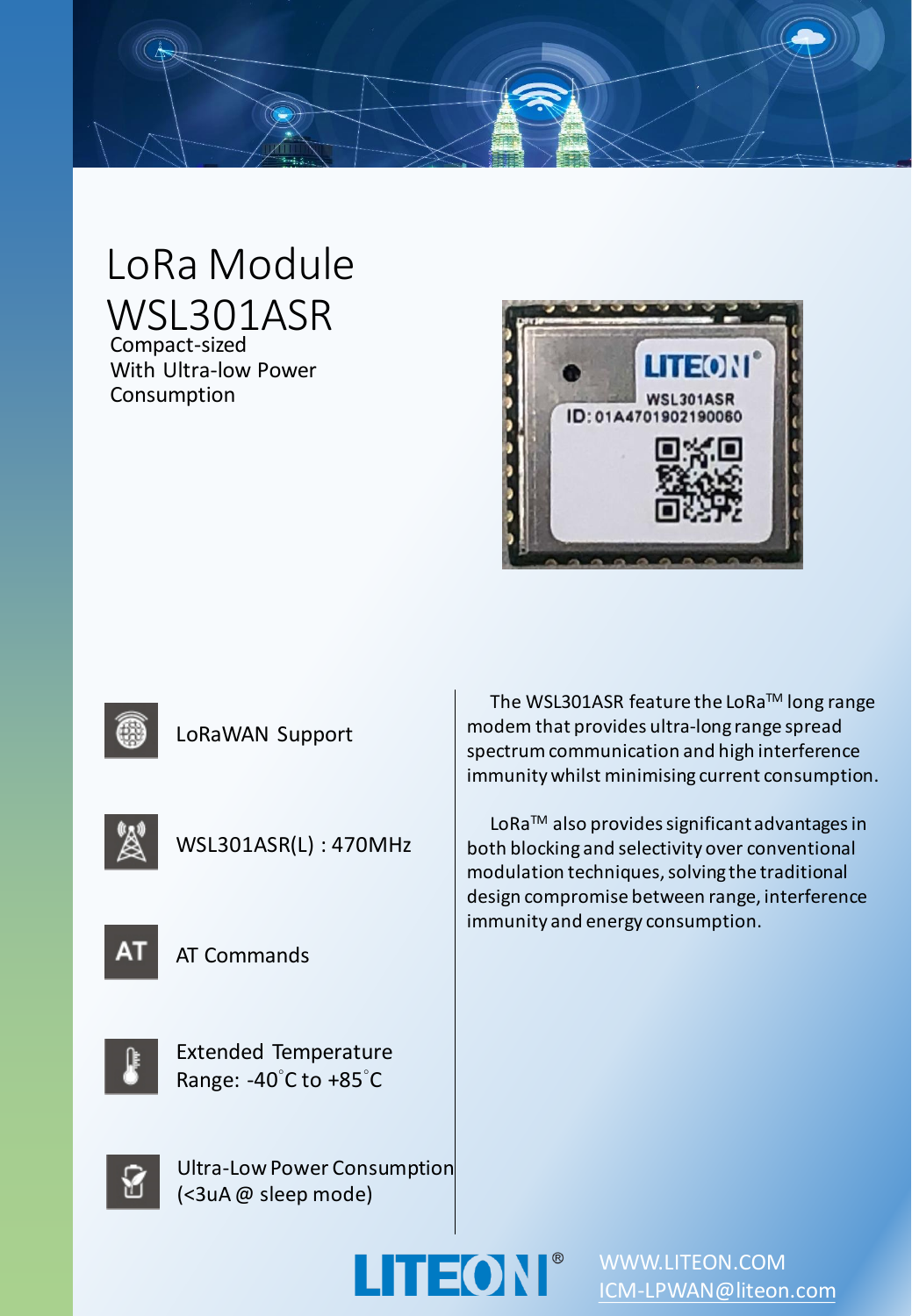## LITEON®

### ◆ General Feature

- General LoRa module for Smart City, Smart Agriculture, Smart Industry, IOT Application
- Compact Form Factor: 16 x 18 x 2.5 mm
- 40 Pin Stamp Pad for PCB SMT mounting
- I/O port: UART/I2C/GPIO
- Temperature range: -40°C to +85°C
- Supply voltage:  $1.8 \approx 3.6V$
- $\blacksquare$  Frequency range: 470 510 MHz
- IEEE 802.15.4g, Wireless M-Bus and Proprietary Systems
- Maximum 22dBm output power and -141dBm high sensitivity
- Low-Power Wireless Systems with 7.8-kHz to 500-KHz Bandwidth

## ◆ Product Specifications

RF Function

| Standard              | IEEE 802.15.4g              |  |  |  |
|-----------------------|-----------------------------|--|--|--|
| Interface             | UART/I2C/GPIO               |  |  |  |
| Transmit Output Power | Max. 22dBm                  |  |  |  |
| Data Rate             | $0.018 - 37.5$ kbps         |  |  |  |
| Modulation Techniques | Multilevel (G)FSK and MSK   |  |  |  |
| Frequency bands       | $470 - 510$ MHz             |  |  |  |
| Operating Voltage     | $1.8 \approx 3.6$ V         |  |  |  |
| Operating Temperature | $-40$ $\degree$ 85 degree C |  |  |  |

## ◆ Power Consumption

| ltem                 | Min. | Typ. | Max. Unit |    | Condition |
|----------------------|------|------|-----------|----|-----------|
| Transmit mode @22dBm |      | 118  |           | mA |           |
| Receive mode         |      | 10   |           | mA |           |
| Sleep mode           |      | 3    |           | uA |           |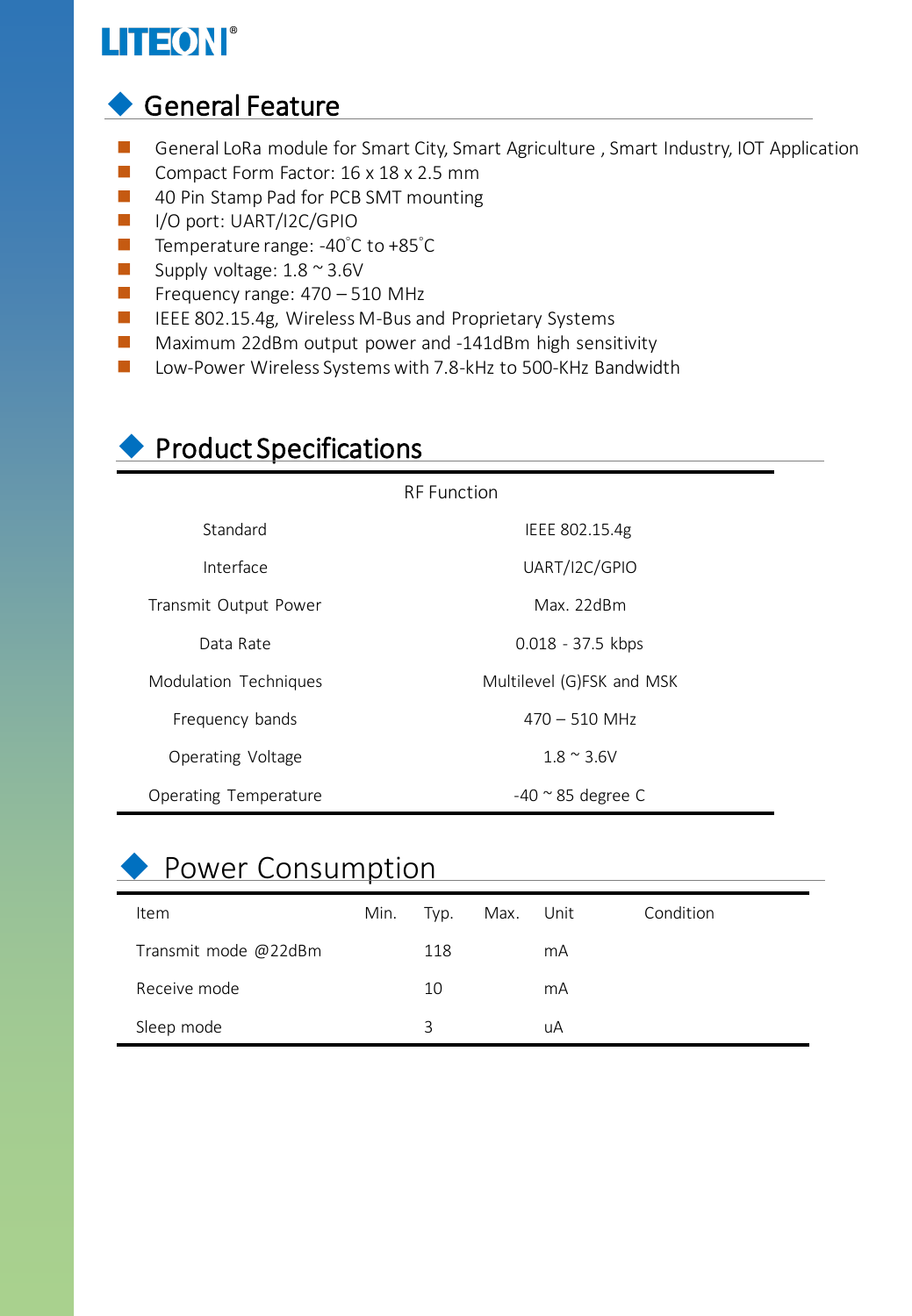





**BLOCK DIAGRAM** 

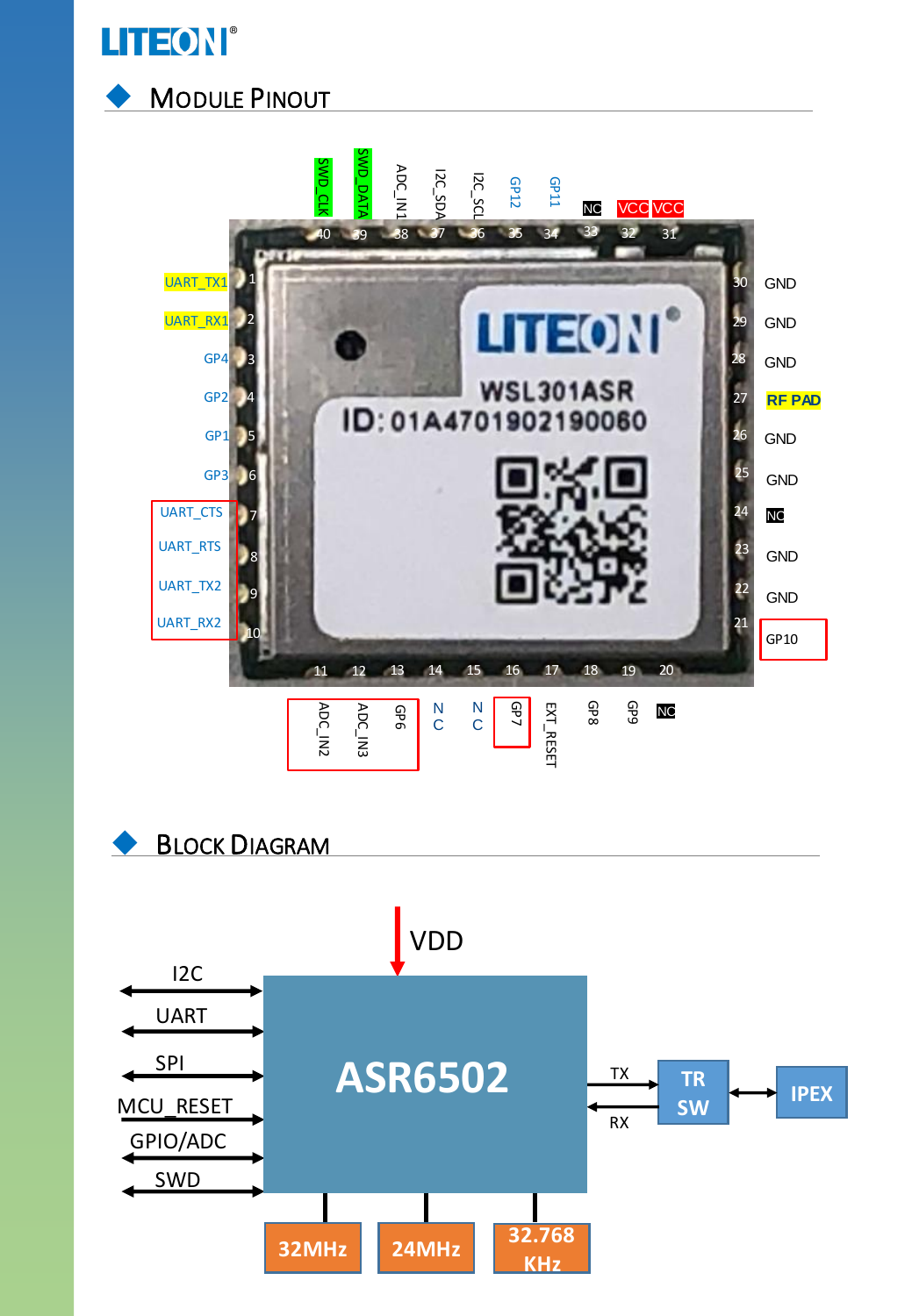

### **MODULE DIMENSION**



#### RECOMMENDED FOOTPRINT



**RECOMMENDED STENCIL DESIGN** 

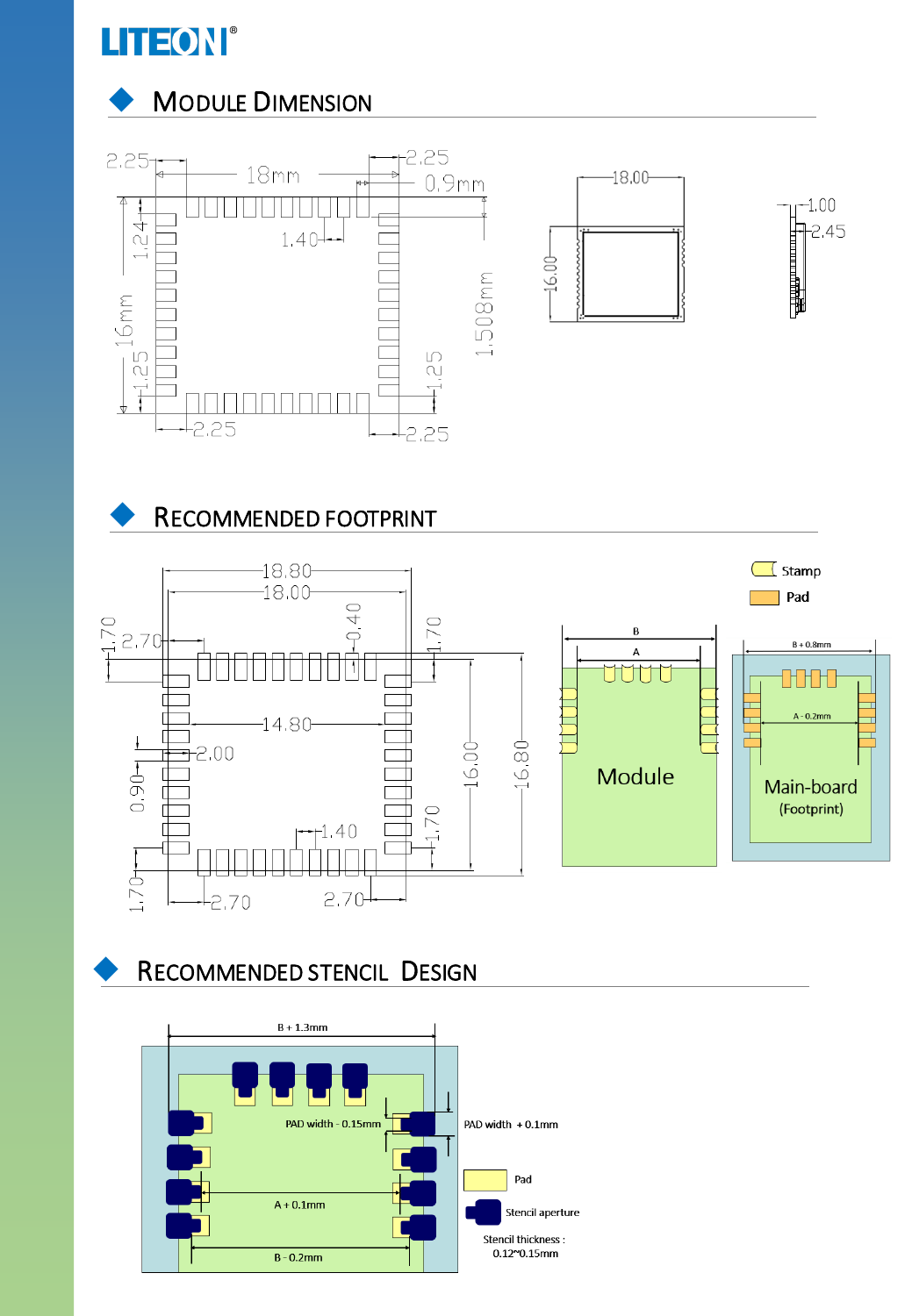## **LITEON®**

#### **RECOMMENDED REFLOW PROFILE**



#### Standard conditions for reflow soldering:

- a. Pre-heating Ramp (A) (Initial temperature: 150℃): 1~2.5℃/sec;
- b. Soaking Time (T2) (150℃~180℃): 60sec~100sec;
- c. Peak Temperature (G): 230~250℃;
- d. Reflow Time (T3) (>220°C): 30~60 sec;
- e. Ramp-up Rate (B): 0~2.5℃/ sec;
- f. Ramp-down Rate (C): 1~3℃/ sec.

#### **Additional Guidelines**



- 1. Power output routing width recommended more than 1mm.
- 2. Recommended to reserve capacitors to suppress ripple and noise.
- 3. RF output need routing with 50ohm impedance line.
- 4. Reserve the Pi-Matching for Antenna performance tuning.
- 5. Reserve the TVS for ESD protection. (Option)

Sec.